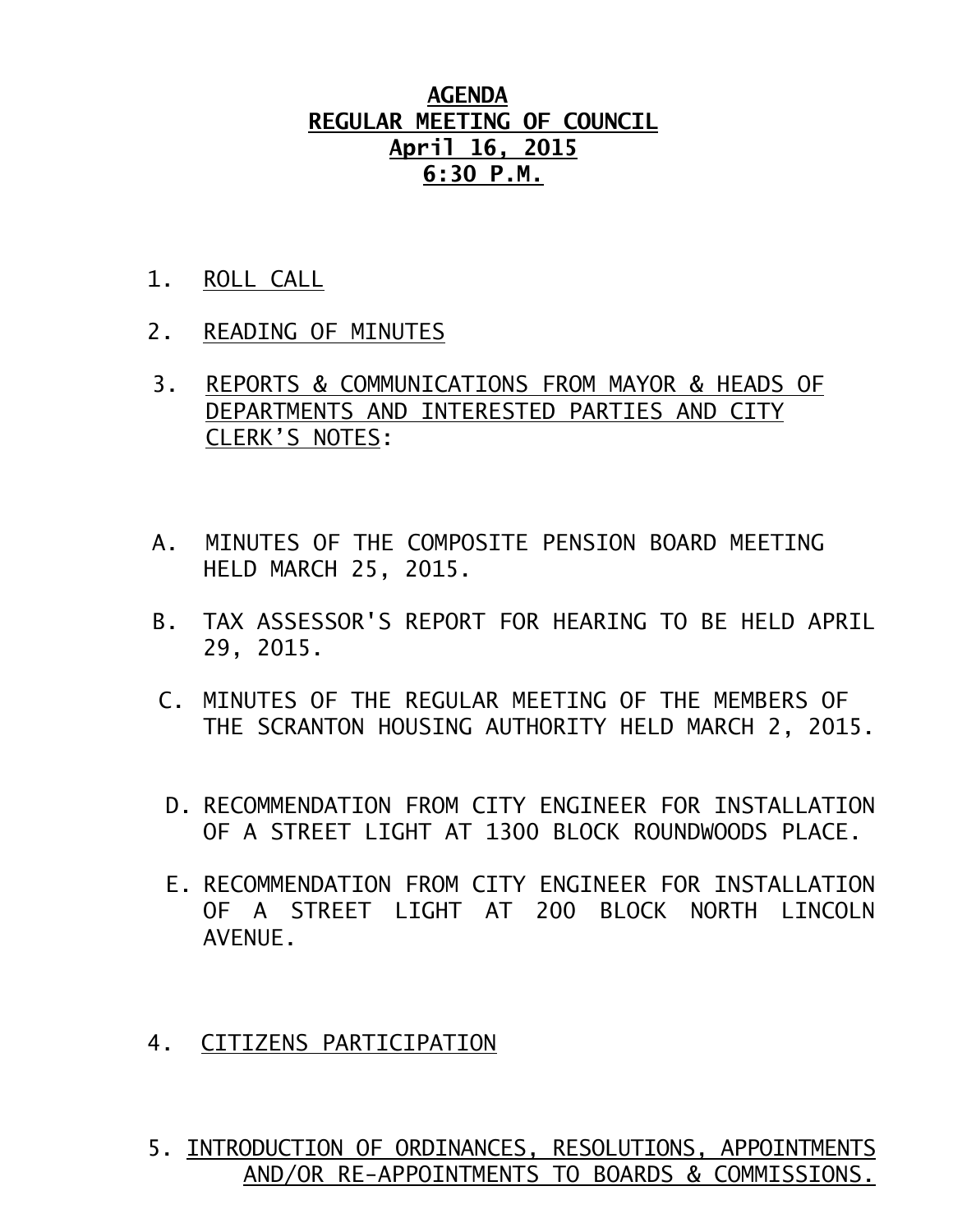A. MOTIONS

B.

FOR INTRODUCTION – A RESOLUTION – AUTHORIZING THE MAYOR AND OTHER APPROPRIATE CITY OFFICIALS TO EXECUTE AND ENTER INTO A CONTRACT WITH SB & COMPANY, LLC TO PROVIDE THE CITY OF SCRANTON INDEPENDENT POST AUDIT FOR FISCAL YEARS ENDING DECEMBER 31, 2014, DECEMBER 31, 2015, DECEMBER 31, 2016 AND DECEMBER 31, 2017.

 $\mathsf{C}$ .

FOR INTRODUCTION - A RESOLUTION - AUTHORIZING THE MAYOR AND OTHER APPROPRIATE CITY OFFICIALS TO ACCEPT GRANT FUNDS FROM FACTORY MUTUAL IN THE AMOUNT OF \$2,200.00 FOR THE SCRANTON FIRE DEPARTMENT TO PURCHASE TWO (2) CAMERAS FOR THE FIRE INSPECTOR'S OFFICE.

D.

FOR INTRODUCTION - A RESOLUTION - AUTHORIZING THE MAYOR AND OTHER APPROPRIATE CITY OFFICIALS TO EXECUTE AND ENTER INTO A CONTRACT WITH GENE METSCHULAT ELECTRICAL CONTRACTORS, INC. TO PERFORM MAINTENANCE OF STREET LIGHTS FOR A TWELVE (12) MONTH PERIOD FROM APRIL 9, 2015 THROUGH APRIL 9, 2016.

E.

FOR INTRODUCTION - A RESOLUTION - AUTHORIZING THE MAYOR AND

OTHER APPROPRIATE CITY OFFICIALS TO EXECUTE AND ENTER INTO

A CONTRACT BETWEEN THE CITY OF SCRANTON AND THE SCRANTON SCHOOL DISTRICT WITH JOSEPH M. ALU AND ASSOCIATES TO PERFORM THE SCRANTON SINGLE TAX OFFICE INDEPENDENT AUDIT FOR YEARS ENDING DECEMBER 31, 2013 AND DECEMBER 31, 2014.